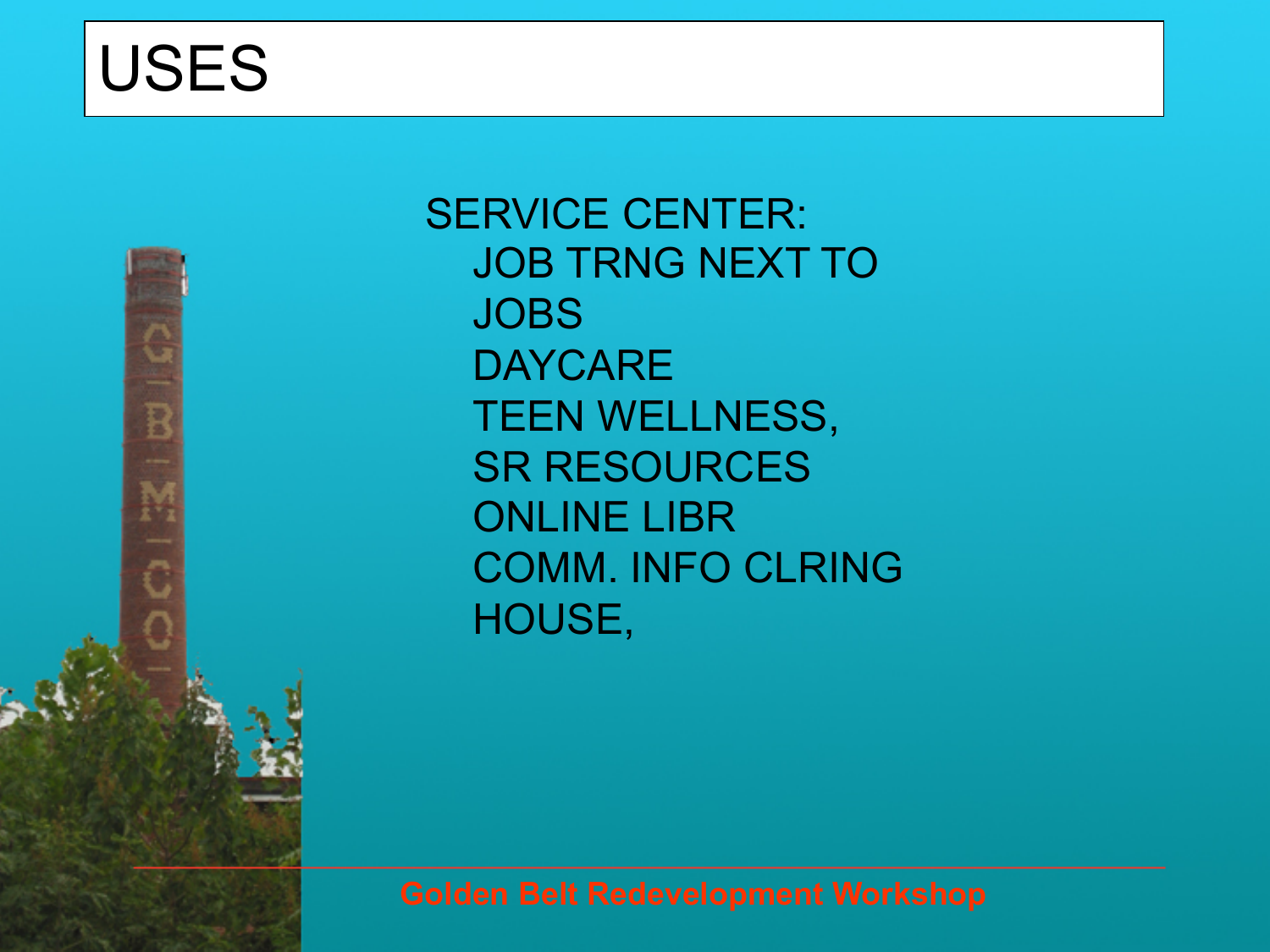DESTINATION USES: SMALL BUSINESS TA CNTR RETAIL **DAYCARE** SPORTS/LEARNING COMPLEX/ **HEALTH** SOCIAL INTERACTION CLASS ROOM SPACE, FREE TO TARGET AREA PEACE AND SPIRITUAL NON-VIOLENCE INITIATIVES CENTER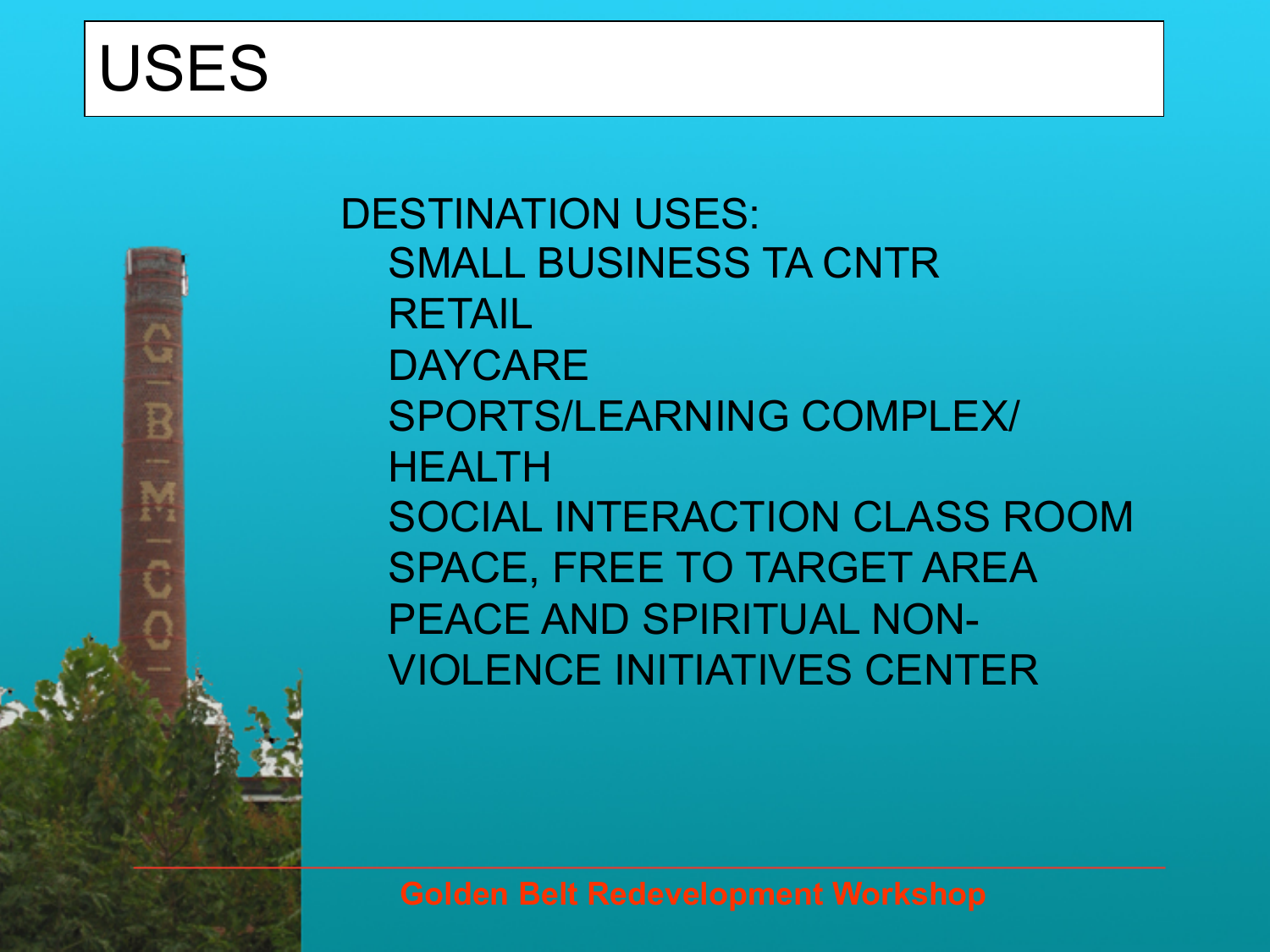PERFORMING ARTS: MULTI-CULTURAL STUDIO RETAIL SPACE FOR ARTISTS MULTIMEDIA EDU CNTER ART INCUBATOR COMMUNITY COLLEGE PERFORMING ARTS ARTIST WORK-LIVE COMMUNITY SOUND RECORDING/DANCE STUDIO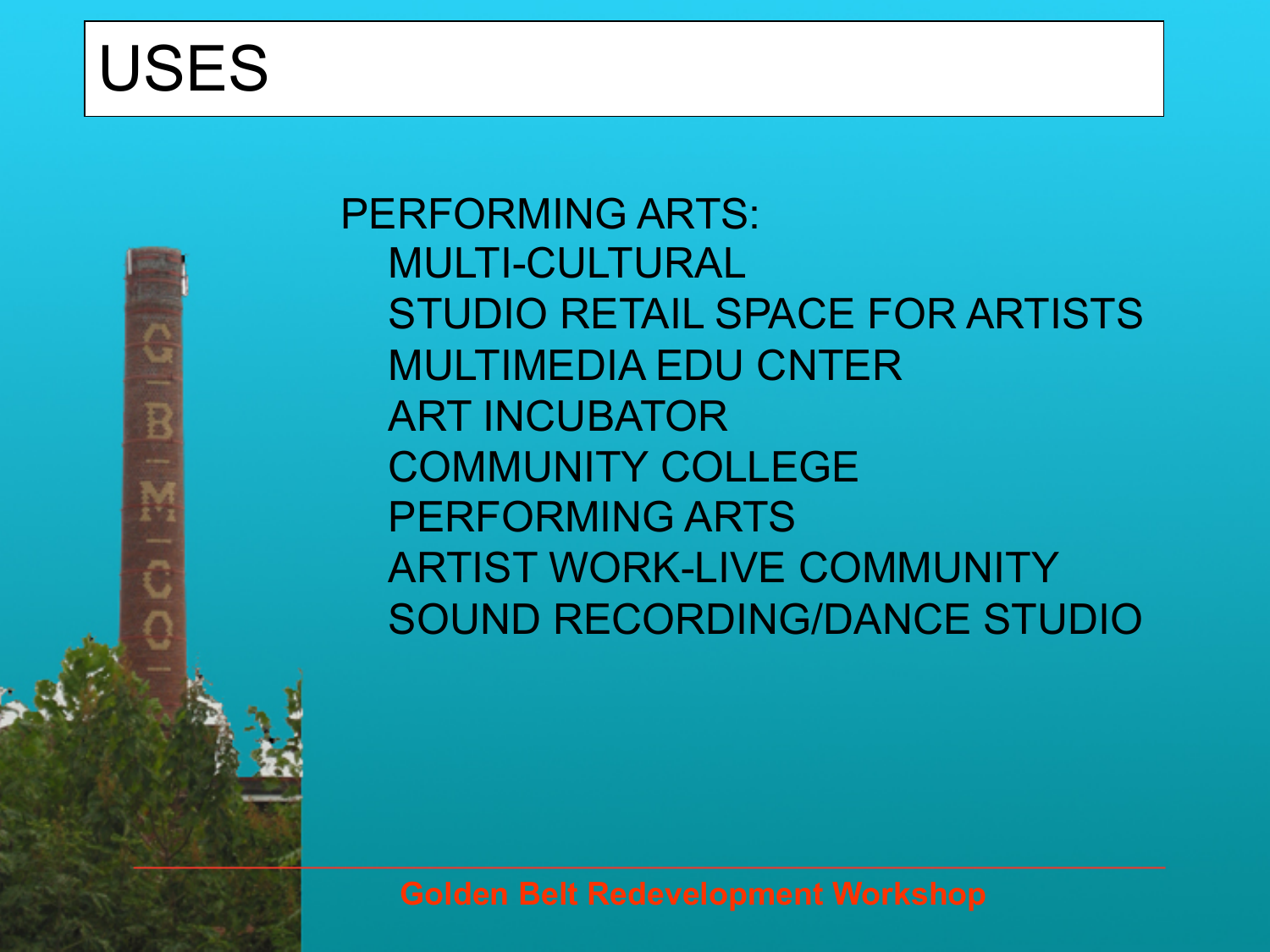OFFICE ANCHOR: MODEL GREEN BUSINESS COMPLEX AFFORDABLE OFFICE SPACE ANCHOR FOR DHA, HOUSING AUTHORITY TELEPHONE CALL CENTER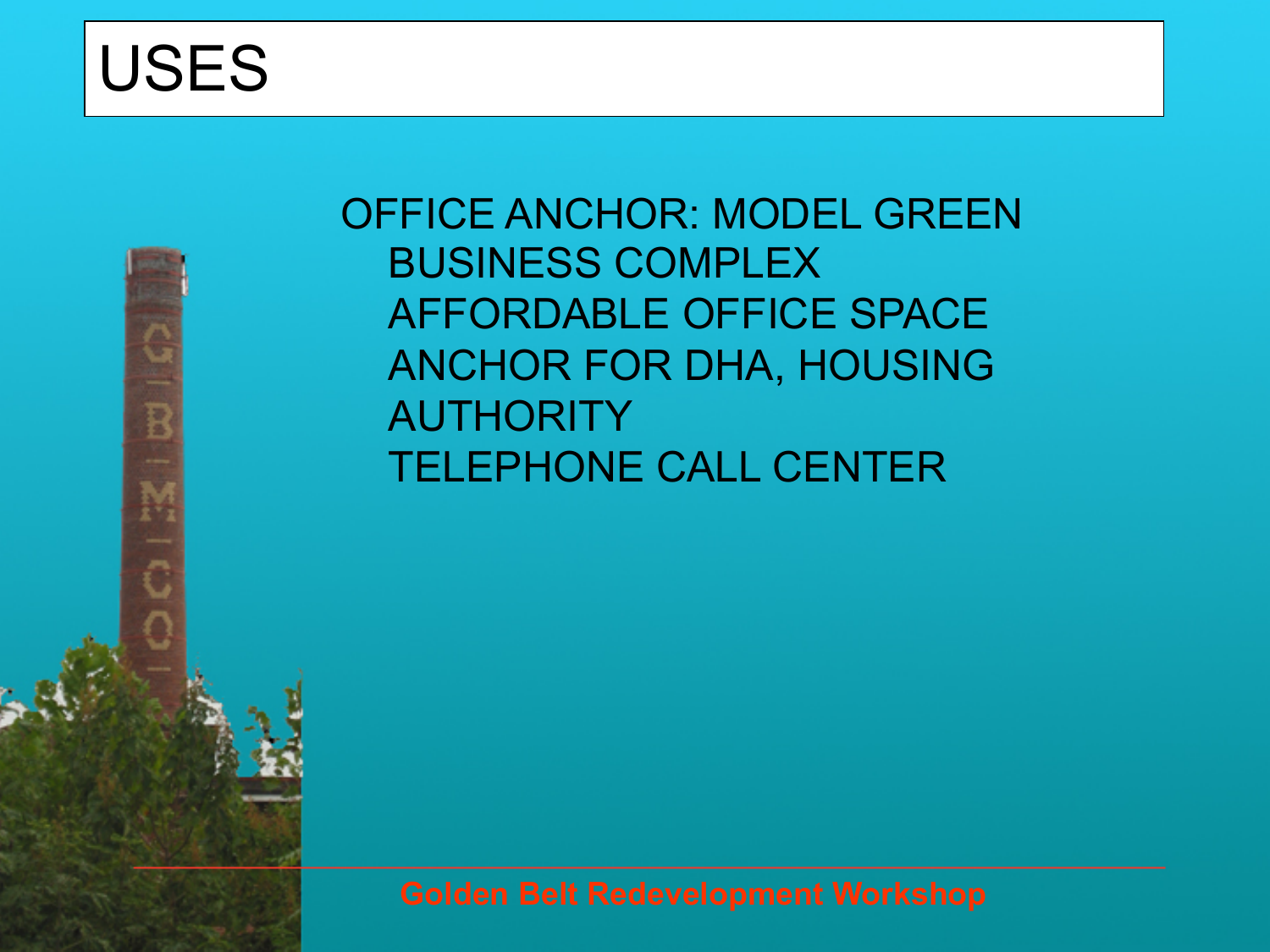

E

#### COMMUNITY FINANCIAL SERVICES: USER FRIENDLY FINANCIAL CNTR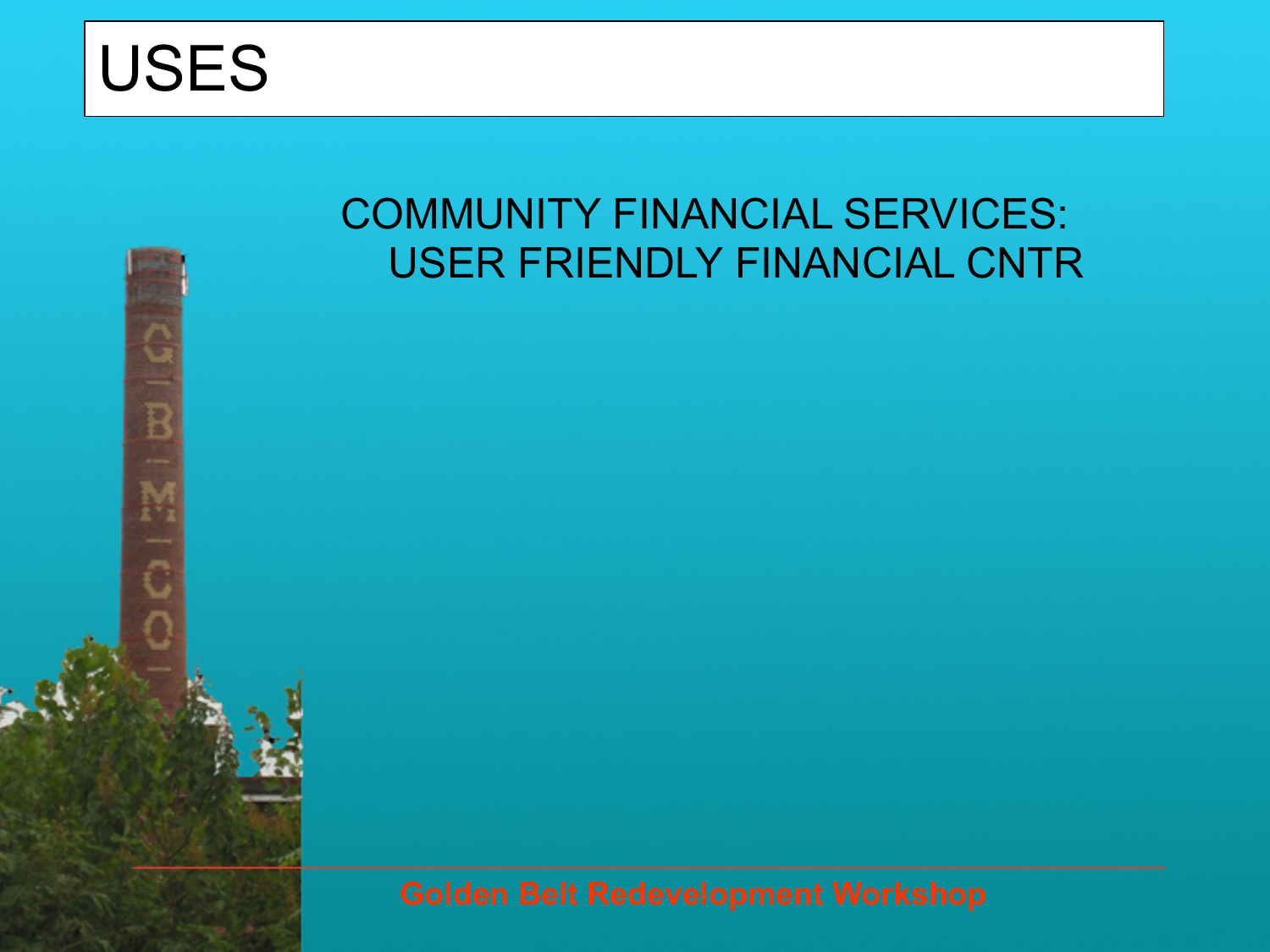Ē

### HOUSING: FOR SALE/RENTAL MARKET/BELOW MARKET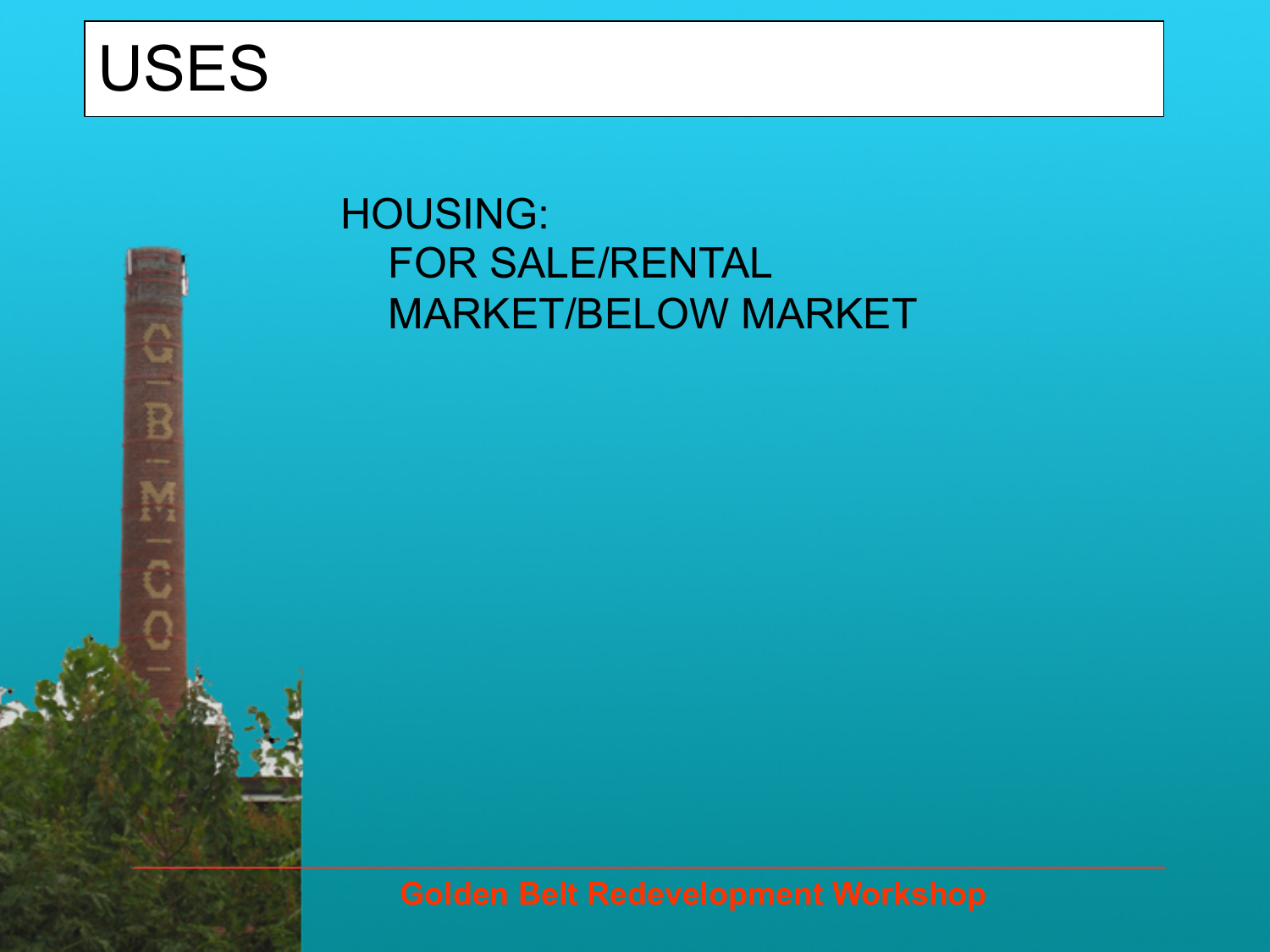

RETAIL: URBAN VILLAGE PLAZA GROCERY REGIONAL OR NATIONAL CERTAIN SIT-DOWN RESTAURANT DOLLAR STORE PARKING LOT CREATE A "FEEL" ART SUPPLY TRANSITION LEASING FOR EVOLVING USES EATERIES: CAFÉ, ICE CREAM, INTERNATIONAL SMOOTHIES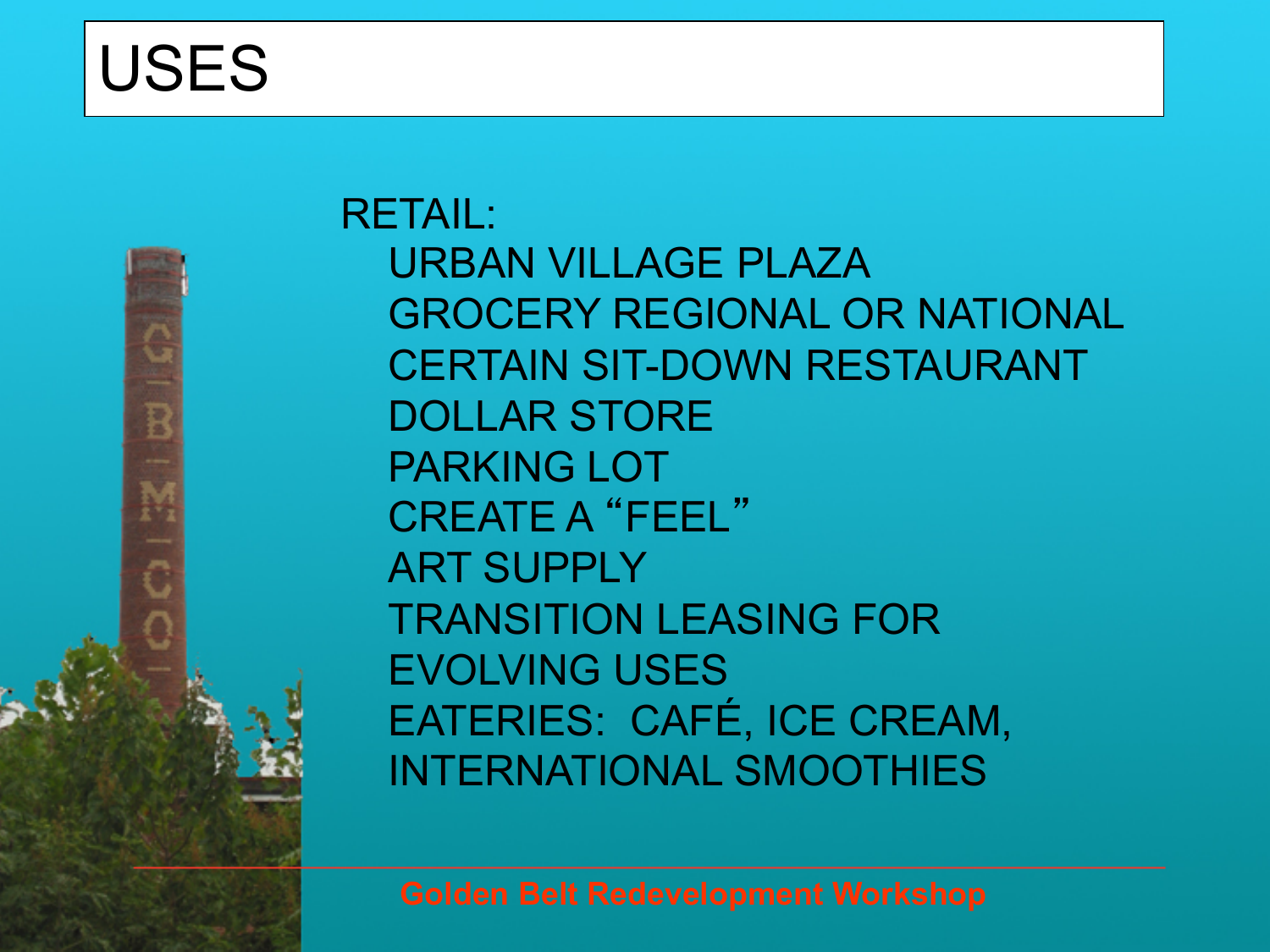F

### LITE MFG: LOW TECH BIODIESEL MFG & DISTRIBUTION WHOLESALE/RETAIL/MFG CONSUMER PRODUCTS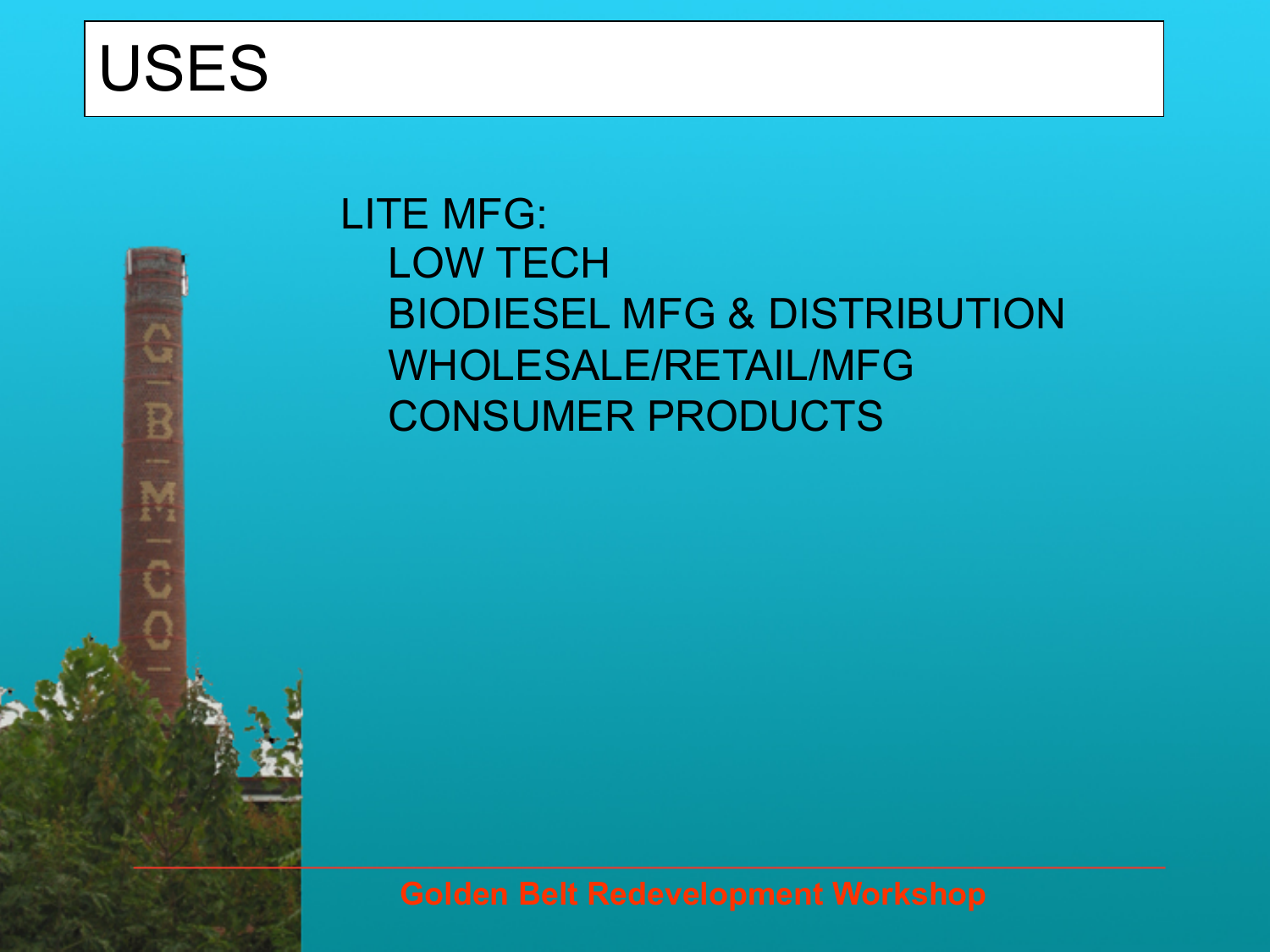RESOURCE CNTR SOCIAL, FAITH BASED TRAINING COMPUTER LINK ESC ALC/DRUG REHAB SMALL BUSIN TA CNTR JOB TRAINING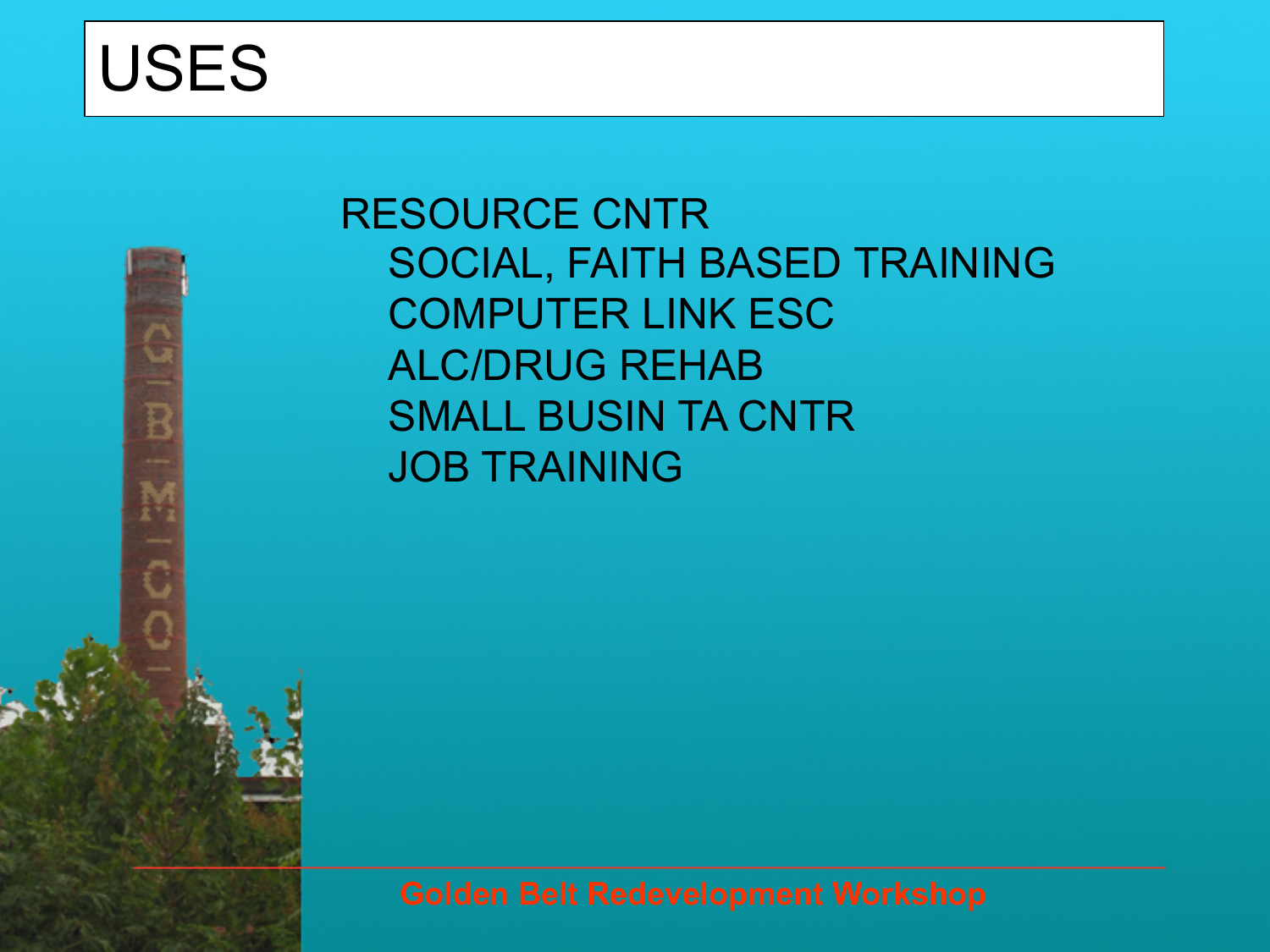MEDICAL: **OFFICES** HOSPITAL SUPPORT SERVICES SPECIALTY MEDICAL PRACTICES TEEN WELLNESS CLINIC SPACE FOR PERIODIC **SERVICES**